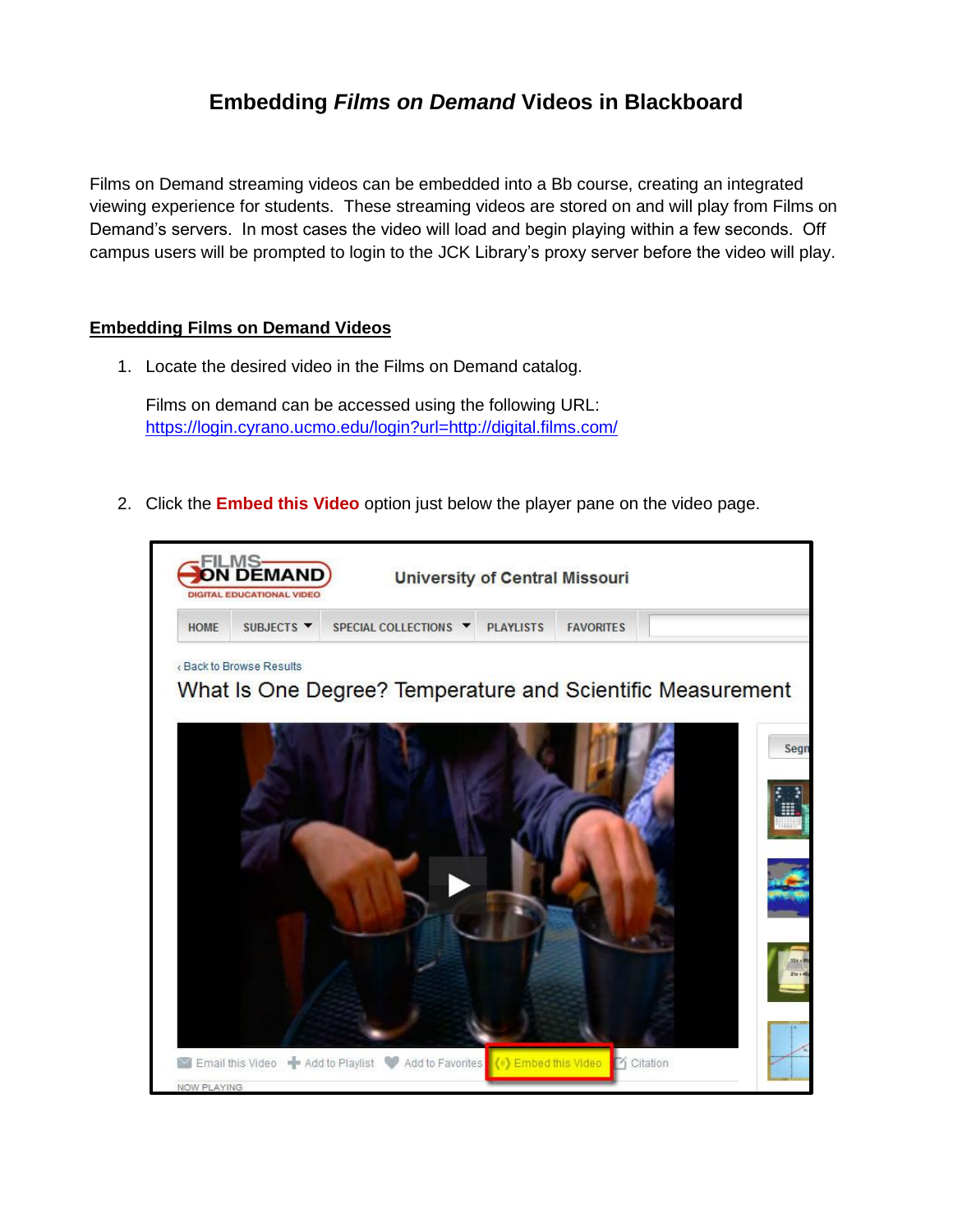3. In the Embed Code area that appears, use the **Alternate Embed Code** option.

| <b>Embed Code (Full Title)</b>                                                                                                                                                                                                                                                                                                                                                                                                                                                                                                                                                                                       | X Close |
|----------------------------------------------------------------------------------------------------------------------------------------------------------------------------------------------------------------------------------------------------------------------------------------------------------------------------------------------------------------------------------------------------------------------------------------------------------------------------------------------------------------------------------------------------------------------------------------------------------------------|---------|
| <div id="emb48988"></div> <script type="text/javascript">function addLoadEvent(func) {var oldonload =<br>window.onload;if (typeof window.onload != 'function') {window.onload = func} else {window.onload = function() {if<br>(oldonload) {oldonload()}func()}}}</script> <script type="text/javascript">addLoadEvent(function T48988()<br>'document.getElementById("emb48988").innerHTML = "<iframe height='310' frameborder='0' width='348<br>src='http://digital.films.com/OnDemandEmbed.aspx?Token=48988&aid=11739&Plt=FOD&loid=0&w=320&h=240&ref="<br>+ window.location.href + "'>&nbsp;</iframe>";});</script> |         |
|                                                                                                                                                                                                                                                                                                                                                                                                                                                                                                                                                                                                                      |         |
| Alternate Embed Code (Full Title)                                                                                                                                                                                                                                                                                                                                                                                                                                                                                                                                                                                    |         |

4. Highlight (select) and copy the alternate embed code.



- 5. Navigate to the desired course in **Blackboard** and access the content area where the video will be located.
- 6. Create a new Item (**Build Content** > **Item**).

| Unit 1 $\circ$  |                    |                       |              |                     |
|-----------------|--------------------|-----------------------|--------------|---------------------|
| Build Content v | Assessments $\sim$ |                       | Tools $\sim$ | Publisher Content V |
| Create          |                    | New Page              |              |                     |
| <b>Item</b>     |                    | <b>Content Folder</b> |              |                     |
| File            |                    | Module Page           |              |                     |
| Audio           |                    | <b>Blank Page</b>     |              |                     |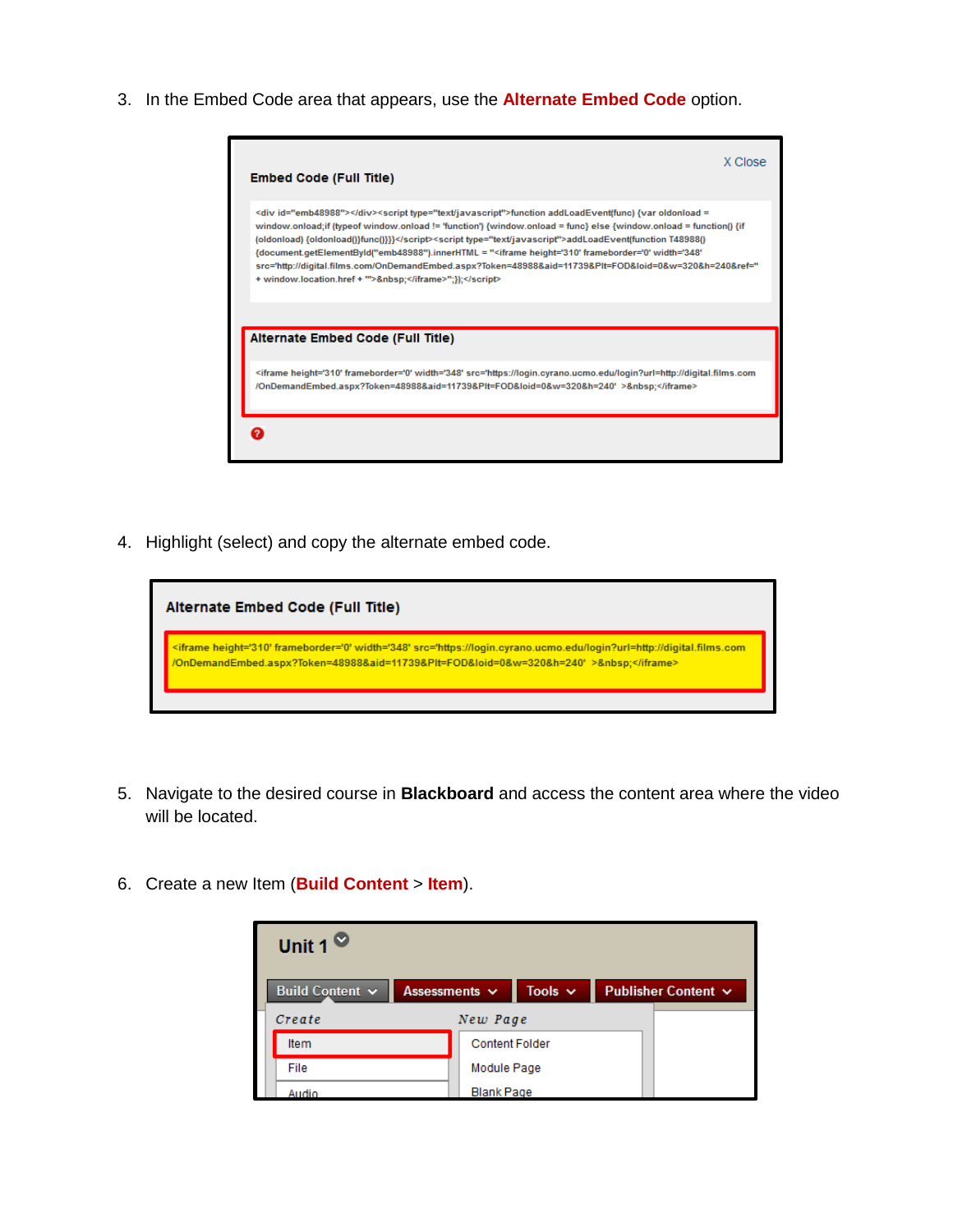- 7. Give the item an appropriate name.
- 8. Toggle the content editor to HTML mode.

| <b>Content Information</b> |                |               |              |  |            |                  |                         |                               |    |                |                          |             |   |              |                          |   |   |   |    |              |               |  |          |  |
|----------------------------|----------------|---------------|--------------|--|------------|------------------|-------------------------|-------------------------------|----|----------------|--------------------------|-------------|---|--------------|--------------------------|---|---|---|----|--------------|---------------|--|----------|--|
| $*$ Name                   |                |               |              |  |            |                  | Sample Video            |                               |    |                |                          |             |   |              |                          |   |   |   |    |              |               |  |          |  |
| Color of Name              |                |               |              |  |            |                  | Black                   |                               |    |                |                          |             |   |              |                          |   |   |   |    |              |               |  |          |  |
| Text                       |                |               |              |  |            |                  |                         |                               |    |                |                          |             |   |              |                          |   |   |   |    |              |               |  |          |  |
| т                          |                | $T$ T         | Ŧ            |  | Paragraph  |                  | $\overline{\mathbf{v}}$ | Arial                         |    |                | $\overline{\phantom{a}}$ | 3 (12pt)    |   |              | $\overline{\phantom{a}}$ |   | 這 |   | T. |              |               |  |          |  |
| $\chi$                     | $\Box$         | ũ             | Q            |  | $\sqrt{2}$ | $\equiv$         | ≣                       | ≣                             | Ξ  | 블트             |                          | $T^x$ $T_x$ |   | $\mathcal O$ | ಕೆರ                      |   |   |   |    |              | $\rightarrow$ |  |          |  |
|                            | $\circledcirc$ | $\frac{9}{2}$ | $\Box$ $f_x$ |  |            | <b>O</b> Mashups |                         | П<br>$\overline{\phantom{a}}$ | 66 | $\circledcirc$ | ☺                        | 品           | 囲 | 圖            | 圈                        | 圃 | 関 | 圖 | 囲  | $\mathbb{F}$ | H             |  | HTML ISS |  |
|                            |                |               |              |  |            |                  |                         |                               |    |                |                          |             |   |              |                          |   |   |   |    |              |               |  |          |  |

9. Paste the embed code (copied from Films on Demand) in the HTML code view window. DO NOT hit the Update button just yet.

| HTML code view - Mozilla Firefox |                                                                                                                                                                                                                                                                                                                          |  | 巕      | ا 91 ص         |      |
|----------------------------------|--------------------------------------------------------------------------------------------------------------------------------------------------------------------------------------------------------------------------------------------------------------------------------------------------------------------------|--|--------|----------------|------|
|                                  | https://ucmo.blackboard.com/webapps/bb-vtbe-tinymce-bb_bb60/tiny_mce/themes/advanced/source_editor.htm                                                                                                                                                                                                                   |  |        | 学习             | Plan |
| <b>HTML code view</b>            |                                                                                                                                                                                                                                                                                                                          |  |        | Word Wrap      |      |
|                                  | <tiframe <="" frameborder="0" height="310" src="https://login.cyrano.ucmo.edu/login?url=http:&lt;br&gt;//digital.films.com/OnDemandEmbed.aspx?Token=48988&amp;aid=11739&amp;Plt=FOD&amp;loid=0&amp;w=320&amp;h=240" th="" width="348"><th></th><th></th><th><math>&gt;</math>snb<math>sn</math>:</th><th></th></tiframe> |  |        | $>$ snb $sn$ : |      |
|                                  |                                                                                                                                                                                                                                                                                                                          |  |        |                |      |
|                                  |                                                                                                                                                                                                                                                                                                                          |  | Cancel | Update         |      |
| <b>Color of Name</b>             | <b>Black</b>                                                                                                                                                                                                                                                                                                             |  |        |                |      |

10. Click the Update button. Don't worry if all you see is a yellow box, the video will be visible after you submit the new item.